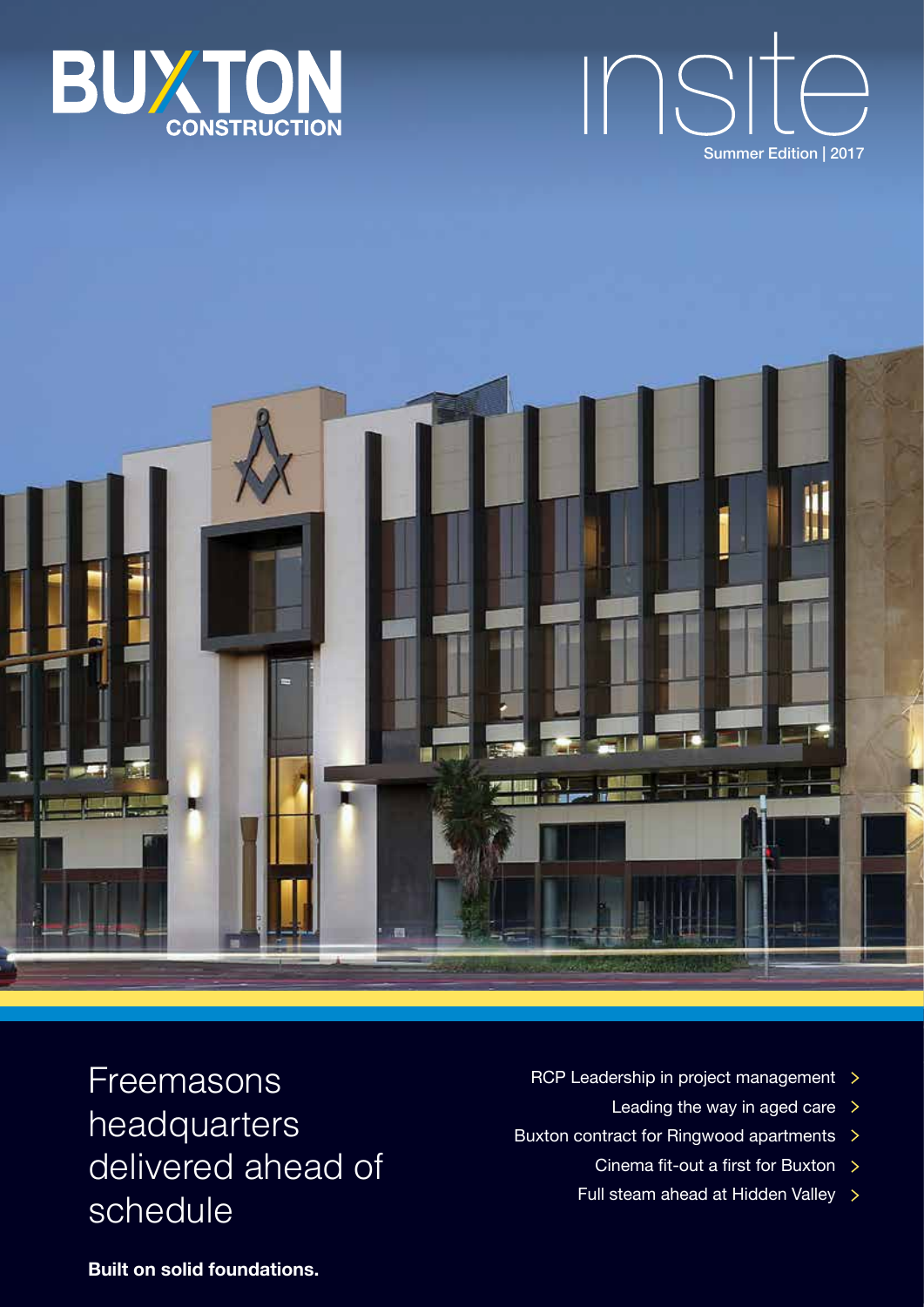# Welcome

With a steady supply of new work from tenders and negotiated contracts Buxton Construction has had a productive year with seven tower cranes bearing the company name on sites which is testament to our continuing growth. Just four years ago there was only one!

There has been a discernible change in the higher density residential sector as developers' focus shifts from lower cost properties aimed at the investment market to top-end owner-occupied dwellings.

This unprecedented situation is attributed to the growing number of cashed-up empty nesters – who've benefited financially from selling the family home on



the buoyant housing market – opting to downsize to quality accommodation in established suburbs with well developed infrastructure.

The increasing rate of enquiry we're getting from developers looking to meet the needs of this growing niche market and capitalise on the changing landscape adds credence to this view.

From a construction viewpoint, authorities' planning and approval processes associated with the connection of essential services to building sites have become more stringent, adding a further layer to builders' administrative accountability.

A strong reaction to London's tragic Grenfell Tower fire – which occurred two years after the Lacrosse Building at Melbourne Docklands was engulfed in flames – has resulted in a more proactive approach to dealing with construction issues and a return to traditional methods and materials.

Regretfully this has impacted on the feasibility and aesthetics of projects.

My fellow director Andrew Hume and I sincerely thank our clients, consultants, sub-contractors and our committed staff for the part they have all played in Buxton Construction's success during 2017.

Best wishes for the Festive Season and health, happiness and prosperity throughout 2018.

Andrew Briggs, Managing Director Andrew Hume, Director

# RCP Leadership in project management

One of Australia's leading project and development firms, the RCP Group employs more than 100 specialists throughout Australia and New Zealand with a diverse range of tertiary qualifications and experience.

"We do not directly undertake any design or construction work in order to ensure total independence in representing the best interests of our clients," says RCP director Greg Naylor.

RCP has managed and delivered a wide range of projects across Australia in all market sectors including residential, education, commercial, mixed-use, health, retail and special-use.

The company is majority owned by local directors and associates. "The directors take a hands-on approach and are directly involved in the day-to-day management of projects as well as oversee all activities and operations of the company."

RCP provides a wide range of comprehensive services covering all aspects of the development process from early feasibility studies and design and construction through to commissioning and handover, and relocation management.

"We believe our contribution to any project will be significant in terms of our deliverables and providing guidance and direction to the project team."

"RCP has worked with other major construction companies for many years and we're delighted to be involved with Buxton for the first time on the Nelson Bourke Apartments at Ringwood. They have a fine reputation as a builder and I have no doubt that our combined efforts will deliver a product of exceptional quality," Greg added.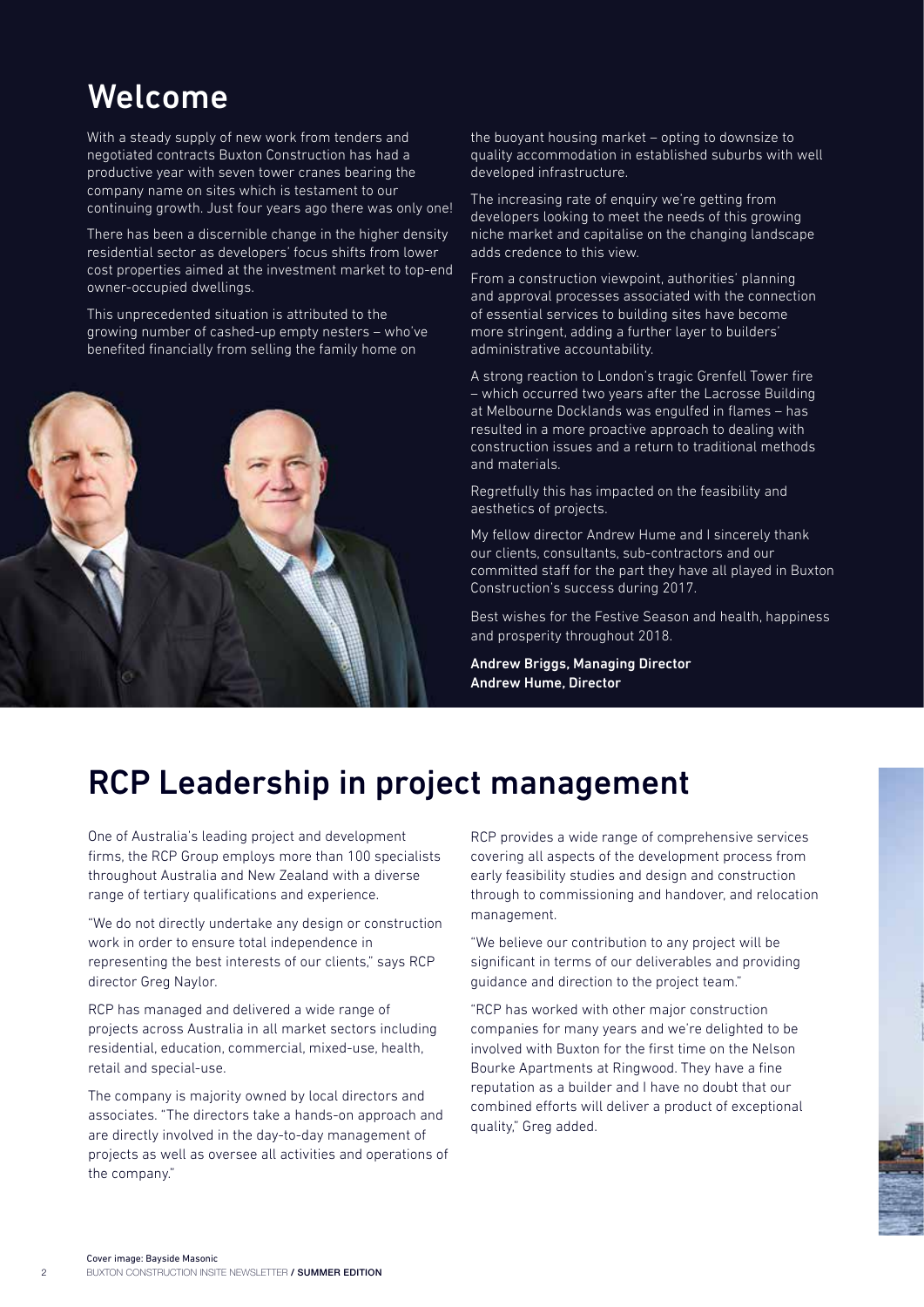

# Leading the way in aged care

Established in 1993, BlueCross maintains a vision to be recognised as a leader of best practice in the delivery of community and residential aged care services, focusing on wellness and capabilities. Its aim is to enrich the lives of people it comes into contact with.

It currently operates 23 aged care residences throughout Victoria which accommodate more than 1,600 residents as well as caring for more than 1,000 people in their own homes through BlueCross HomeCare.

BlueCross offers the unique ability to navigate effortlessly between a broad suite of services across the complete continuum of ageing: respite, HomeCare and residential.

The organisation provides streamlined support and care with the flexibility and responsiveness to ensure a smooth transition through its services as individual care needs change.

Supported by a team of more than 2,200 dedicated staff, BlueCross has a history of embracing change. Its progressive approach is evident by the focus on innovative and continuous improvement in the delivery of aged care services.

Buxton Construction is currently building BlueCross Box Hill, a \$50 million modern aged care facility with contemporary living.

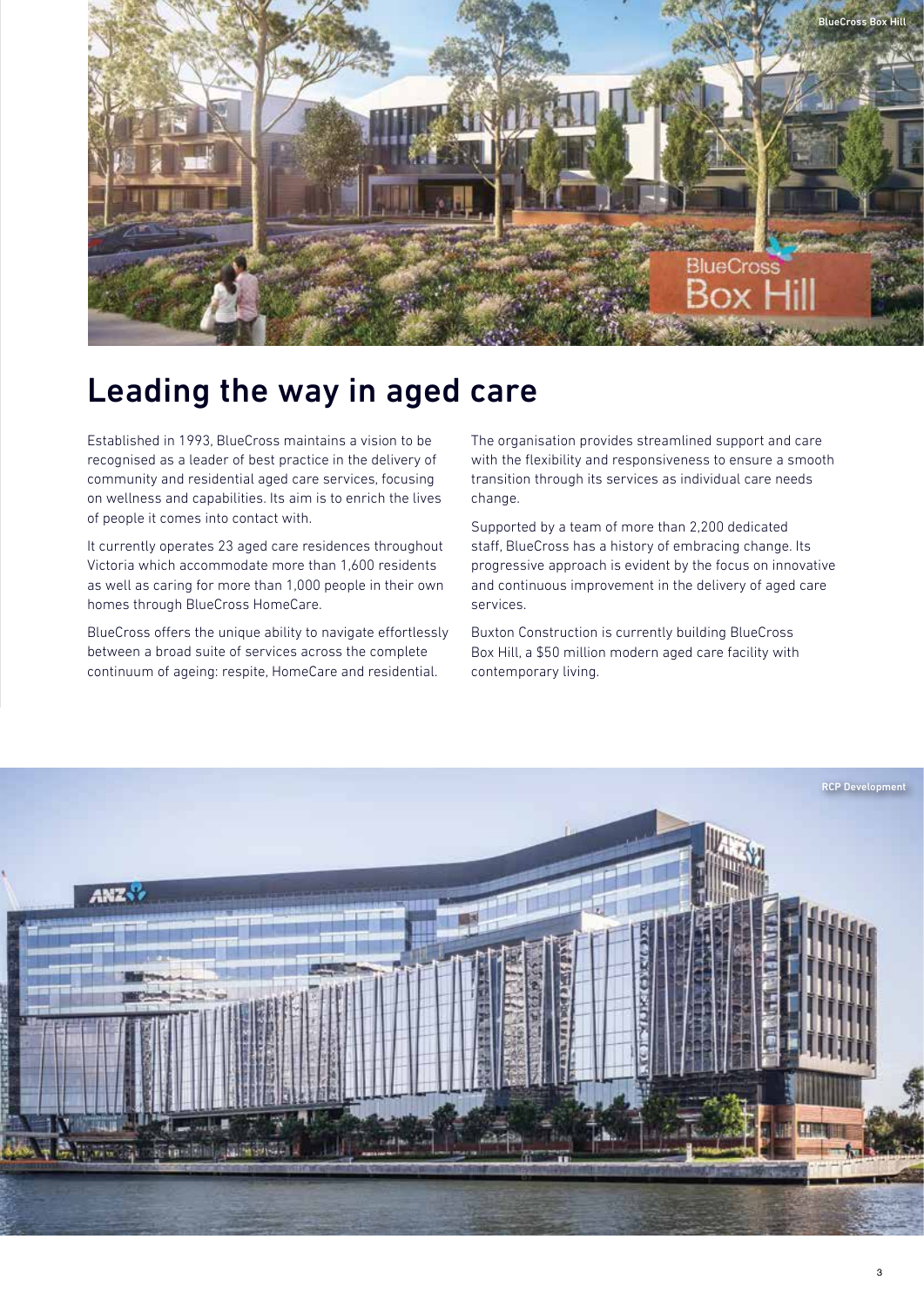### Freemasons headquarters delivered ahead of schedule

Following the successful 2014 refurbishment and renovation of an existing four level office building in Box Hill to provide bespoke Freemasons' facilities and function areas, Buxton Construction completed Freemasons Victoria's \$18 million four-level headquarters in Gardenvale ahead of schedule.

The four level building comprises an expansive ground floor showroom and café, a level one car park, the provision for a childcare centre on level two and fully fitted out lodge facilities for the Freemasons' operations on the top level.

Designed by The Buchan Group, the imposing building picks up on its bayside theme through a sandstone colour palate and reflects the inherent design characteristics of the Masonic architectural style evident in other buildings in the Bayside area.

Grand Superintendent of Work for Freemasons Victoria Peter Shellie says this latest Masonic Centre is part of the

organisation's long-term vision of providing a network of meeting places that meet the current and anticipated future needs of its membership.

"As well as serving the needs of Freemasons the buildings are designed to produce commercial returns which meet ongoing maintenance expenditure and generate income that can be applied to our benevolent activities".

"The Gardenvale development provides contemporary Masonic, social and community facilities for our Bayside members that they can be justifiably proud of. The meticulous attention to detail, scheduling and quality of the end product is a credit to Buxton," Jane Sydenham-Clarke CEO Freemasons Victoria.

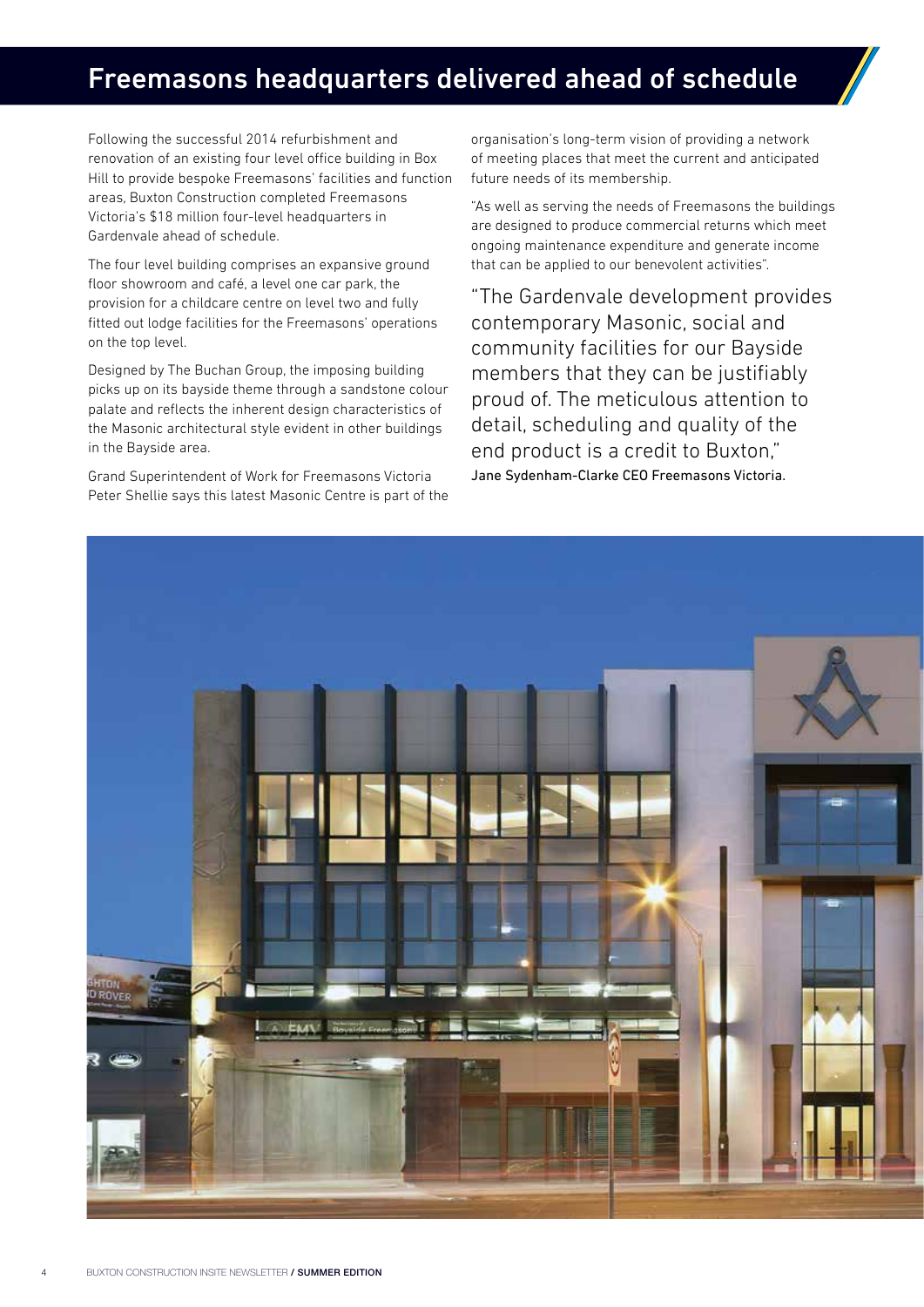

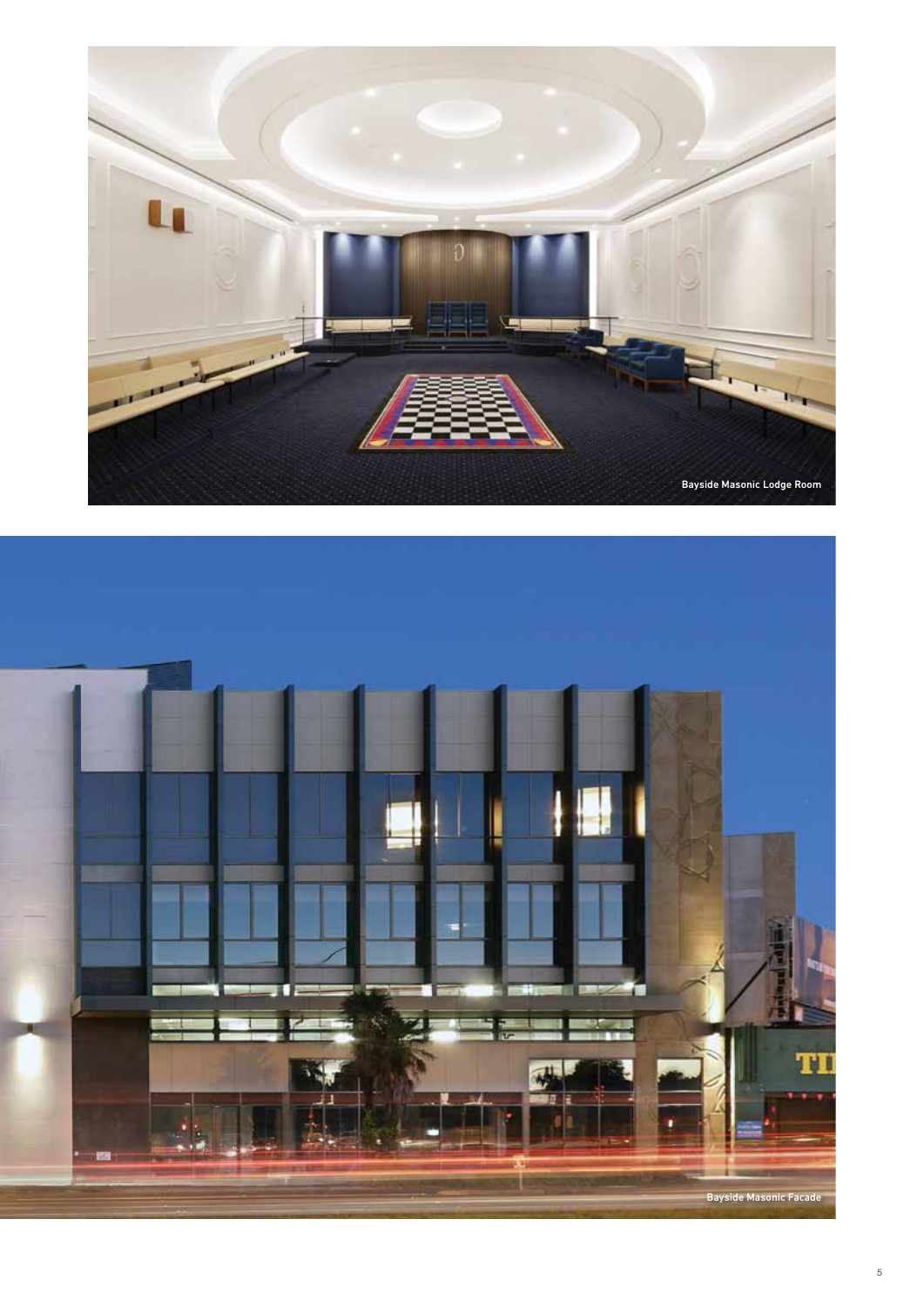# Buxton contract for Ringwood apartments

Construction has commenced on Nelson Bourke Apartments, Orion International Developments' \$32 million, 111-apartment project in Ringwood.

Comprising two buildings – one consisting of 59 apartments over five levels, the other four levels with 52 apartments – joined by an impressive doubleheight common entrance foyer featuring a fireplace with decorative flue, Nelson Bourke Apartments has two levels of basement parking with storage areas.

Designed by C & K Architecture the building features a rendered and alucobond facade while ground level apartments have private terraces and upper levels balconies with contemporary glass balustrades.

Rainwater is collected and stored for toilet flushing and solar panels are included on the flat roof.

In deference to the area's indigenous heritage overlay – and in compliance with the Aboriginal Heritage Act 2006 – a Cultural Heritage Awareness Induction was delivered by an Elder of the Wurundjeri Tribe prior to work commencing on the Nelson Street site.

The Nelson Street site is adjacent to the Ringwood Magistrates' Court and has restricted access meaning there are essential protocols which have to be followed by Buxton's on-site team.

Extensive consultation was carried out with Maroondah Council in relation to construction noise containment, vehicular access and other environmental issues including the removal and replacement of street trees.

"It's a challenging job for a number of reasons; there are site access issues and we need to be respectful of the nearby court precinct and limit construction noise to a minimum level during sitting hours, and because it's a residential area observe a later starting time at the weekend." Contract Administrator, Gavin Shaw.



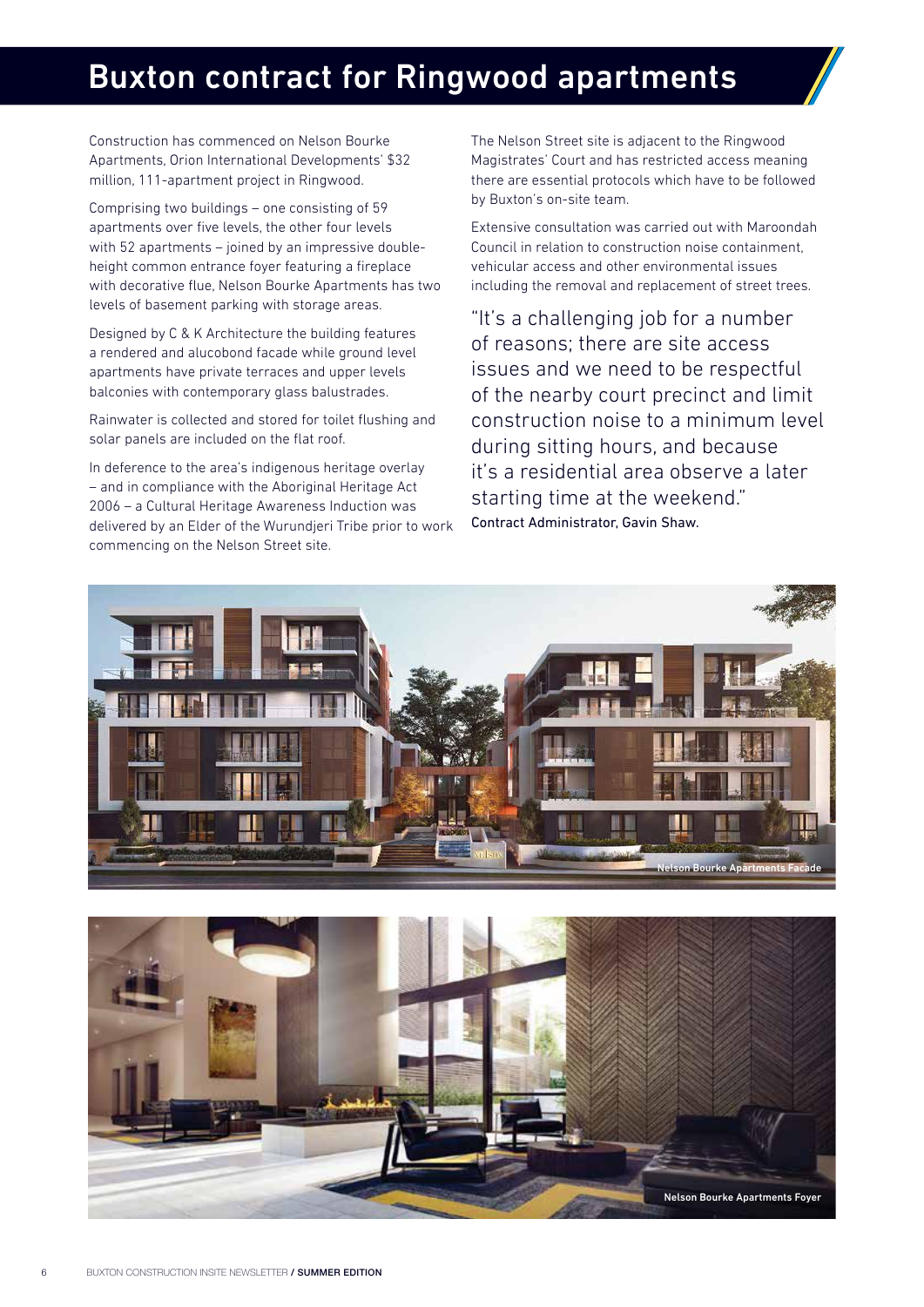### Cinema fit-out a first for Buxton

Buxton Construction has completed fit-outs of lecture theatres in the past – including the installation of highly technical audio-visual equipment – and recently won a contract to fit-out the Village Cinema complex which forms part of the new entertainment and dining precinct at Westfield Plenty Valley Shopping Centre in Mill Park.

The \$8.8 million contract includes comprehensive fit-outs of nine theatres including three gold class, two Vmax, and premium and junior cinemas as well as the main entry, upper foyers, lobbies, staff and administration facilities, candy bar, commercial kitchen and back-of-house areas.

According to contract administrator Todd Griffith, the complicated nature, precision and scope of the fit-out – which is of a world class standard – is a new and stimulating challenge for Buxton which has the on-site team champing at the bit!

"Although Village Cinemas has a comprehensive standard palate of colours, furnishings and materials, as well as

exacting technical specifications we have to work to, the logistics of the task involve a unique construction methodology and an enormous amount of pre-planning."

The spectrum of trades is involved in the project and the nature of the building requires a large number of people working concurrently in confined spaces. "For example, the Vmax cinemas are up to four storeys high so a large quantity of scaffolding is required and everyone has to complete their respective tasks amid the clutter of the temporary structures."

"The technical complexity associated with fitting out cinemas is one thing, but having all the construction activity going full bore within the other parts of the cinema precinct at the same time requires meticulous planning, coordination and execution."



### Full steam ahead at Hidden Valley

After an early delay due to soil conditions being vastly different to the initial test, the program was reworked by the Buxton team and construction of the Hidden Valley clubhouse is now ahead of schedule.

"With the concrete and steel works completed and the timber frame and truss now in place, locals can get a clearer impression of the overall scale of this remarkable development." project manager Ben Cavell.

Ben anticipates the building will be at lock-up stage with external windows installed, Spanish roof tiles laid and render applied to the completed brickwork in the lead up to the Christmas break.

Melbourne architectural firm McIldowie Partners designed the single-level clubhouse which features a classical

gable terracotta tile roof and a facade combining large double-glazed windows with brick, stone and rendered finishes.

The clubhouse reflects the standards of the world-class sporting, recreational and social Hidden Valley Resort with a restaurant serviced by a commercial kitchen, alfresco dining area, male and female changing rooms, reception and administration area, pro shop and the ubiquitous 19th hole.

The clubhouse incorporates luxuriously appointed conference facilities with operable walls as well as smaller function rooms for private social gatherings, positioning Hidden Valley resort as the ultimate wedding destination.

A range of sporting facilities including a 25-metre heated indoor swimming pool, day spa and sauna, and fullyequipped gymnasium form part of the complex.